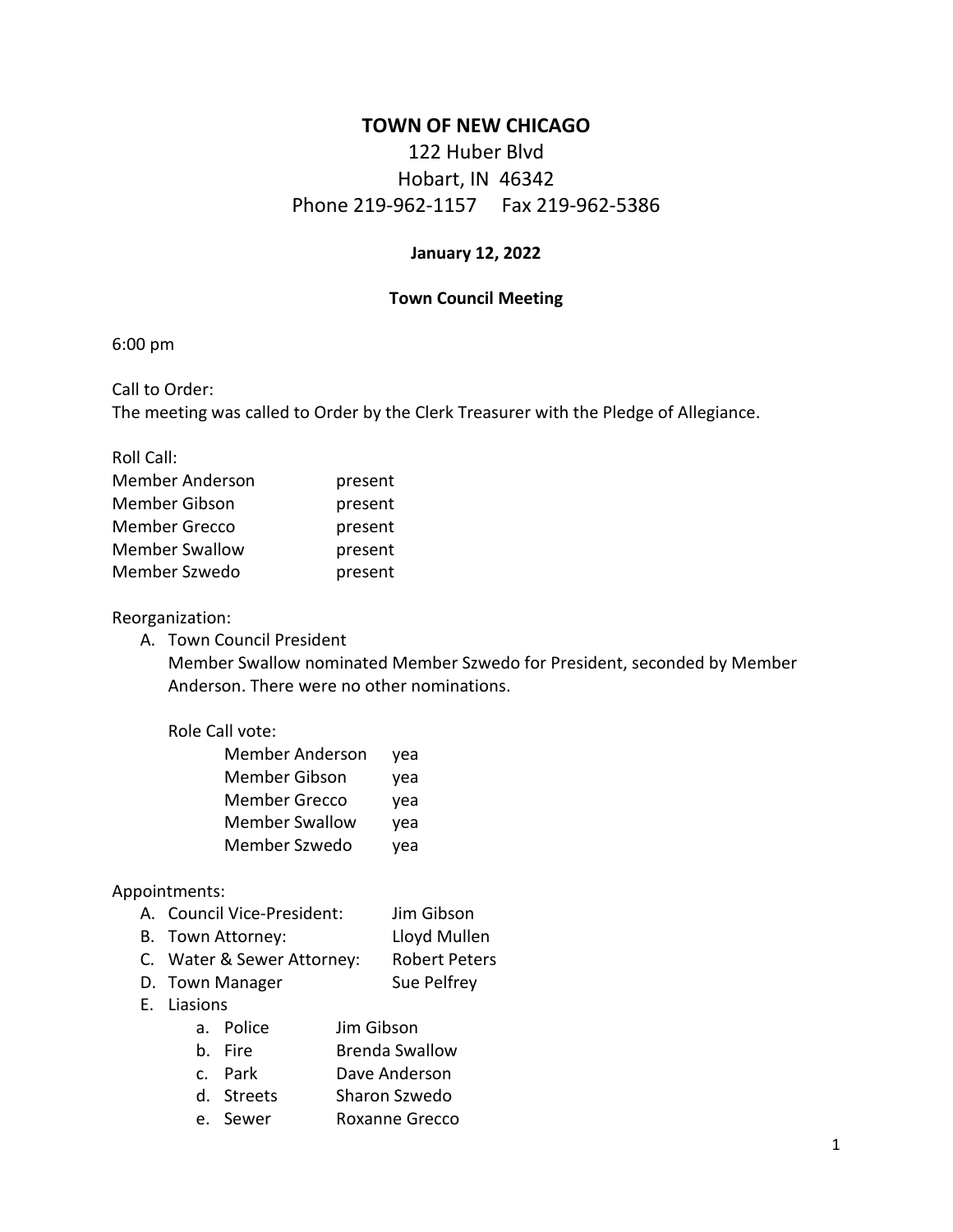- F. Police Chief: Bob Senzina
- G. Fire Chief: Joe Eakins
- H. E-911 Coordinator: Joe Eakins
- I. Police Commission
	- a. Joan Horn
	- b. John Krikava
	- c. Tony Martin
- J. Park Board
	- a. Joe Bachman, President
	- b. Trey Bachman
	- c. Kim Krikava
	- d. Morgan McCabe
- K. Planning Commission
	- a. Joe Bachman
	- b. John Krikava
	- c. Jory Mathews
	- d. Dave Anderson
	- e. Sharon Szwedo
	- f. Alicia Barber, Advisor
- L. Solid Waste: Brenda Swallow
- M. NIRPC:
	- a. Sue Pelfrey
	- b. Sharon Szwedo
- N. Inspectors
	- a. Building: Brad Rivera
	- b. Electrical: Lou Miazga
	- c. Plumbing: William Shearer
- O. Water Manager: Alicia Barber
- P. MS4 Coordinator: Alicia Barber
- Q. Flood Plain Administrator: Alicia Barber
- R. ADA Coordinator: Alicia Barber
- S. L-TAP Coordinator: Alicia Barber
- T. Street Superintendent: Alicia Barber
- U. Title VI Coordinator: Alicia Barber
- V. NISWAG: Alicia Barber
- W. Indiana Association for Flood & Storm Water Management: Alicia Barber
- X. Santitation & Sewer Operator: Alicia Barber
- Y. OSHA Safety Representative: Alicia Barber

## Minutes:

Member Swallow made motion to approve the minutes from the December 8, 2021 meeting, seconded by Member Grecco; motion carried unanimously.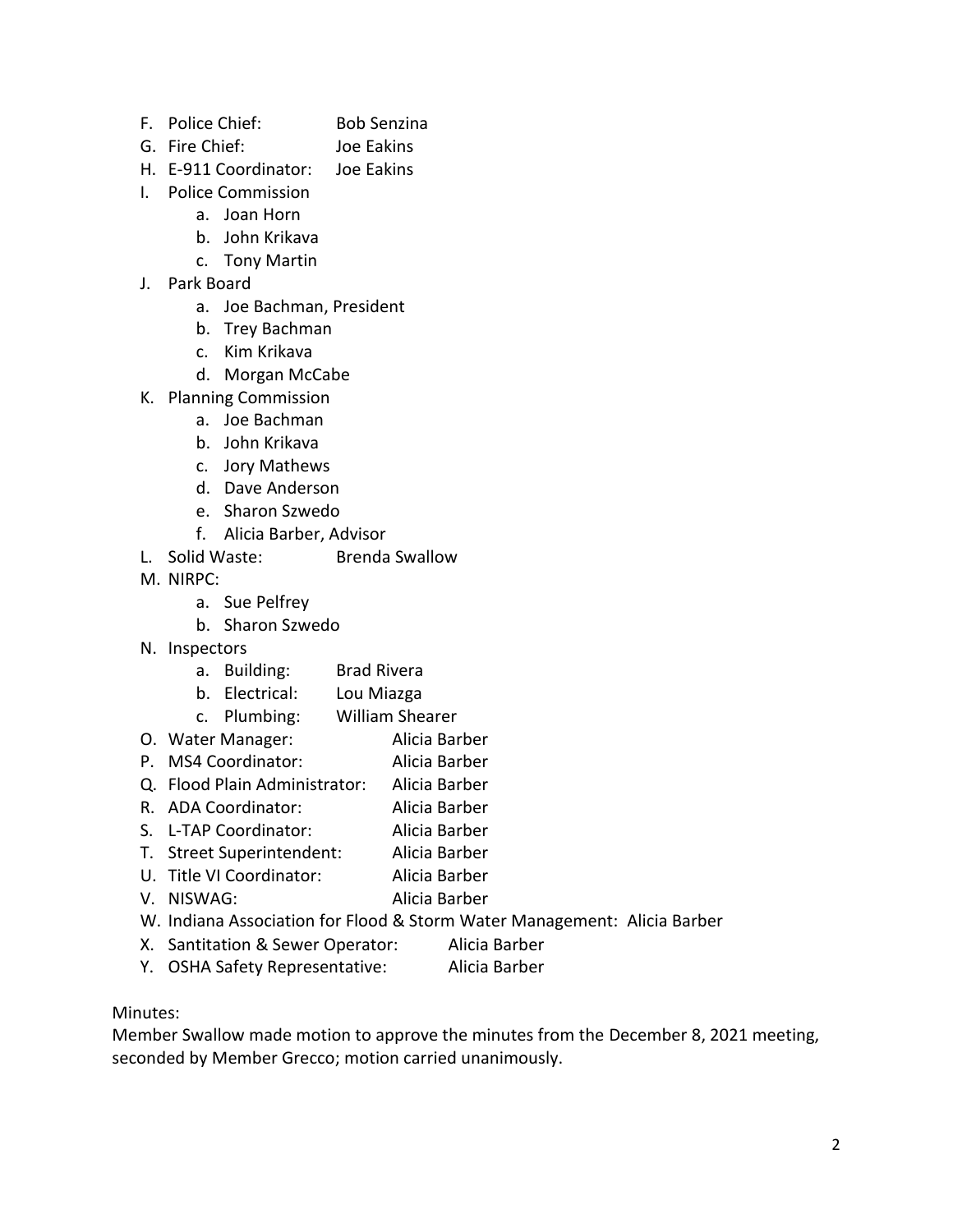Member Anderson made motion to approve the minutes from the December 29, 2021 meeting, seconded by Vice-President Gibson; motion carried unanimously.

Payment of Bills:

Vice-President Gibson made motion to approve the bills, seconded by Member Swallow; motion carried unanimously.

Fund & Appropriation Reports:

Member Anderson made motion to accept the Fund & Appropriation reports, seconded by Member Swallow; motion carried unanimously.

Correspondence:

- A. DWSRF Request for Payment #5 to Abonmarche for \$2,000: Member Swallow made motion to approve, seconded by Member Grecco; motion carried unanimously.
- B. All members of the Council signed the Nepotism Certification.

Ordinances:

- A. Ordinance 2022-01, an ordinance reaffirming the hydrant fees charged (\$300 annually for each municipal and each private hydrant). Vice-President Gibson made motion to approve, seconded by Member Anderson; motion carried unanimously.
- B. Ordinance 2022-02, an ordinance reaffirming the Water Works fees charged for service call (\$30), shut off non-payment (\$30), NSF check (\$35) and meter pull (\$60). Member Swallow made motion to approve, seconded by Member Grecco; motion carried unanimously.
- C. Ordinance 2022-03, an ordinance reaffirming the fees collected by the police department: VIN check (\$5), salvage VIN check (\$40), tows (\$80), incident report (\$10) and accident report (\$15). Vice-President Gibson made motion to approve, seconded by Member Swallow; motion carried unanimously.

Departments:

Police

- Chief Senzina stated the police had 266 calls for service, 55 citations, of which 51 were local ordinances and 4 state tickets.
- Officers Drain and Olson resigned effective 1/09/2022 leaving the department with 1 paid officer and the rest reserve officers.

Fire:

- Chief Eakins stated the Fire Department has had 420 calls for service for 2021.
- Chief Eakins stated that they have 13 firefighters, 1 recently graduated from the State Fire Academy and 1 more is applying soon.
- Brad Rivera is now the Deputy Chief, Robert Coleman is the  $1<sup>st</sup>$  Assistant Chief, and Kevin Sowash has returned all of his firefighter equipment.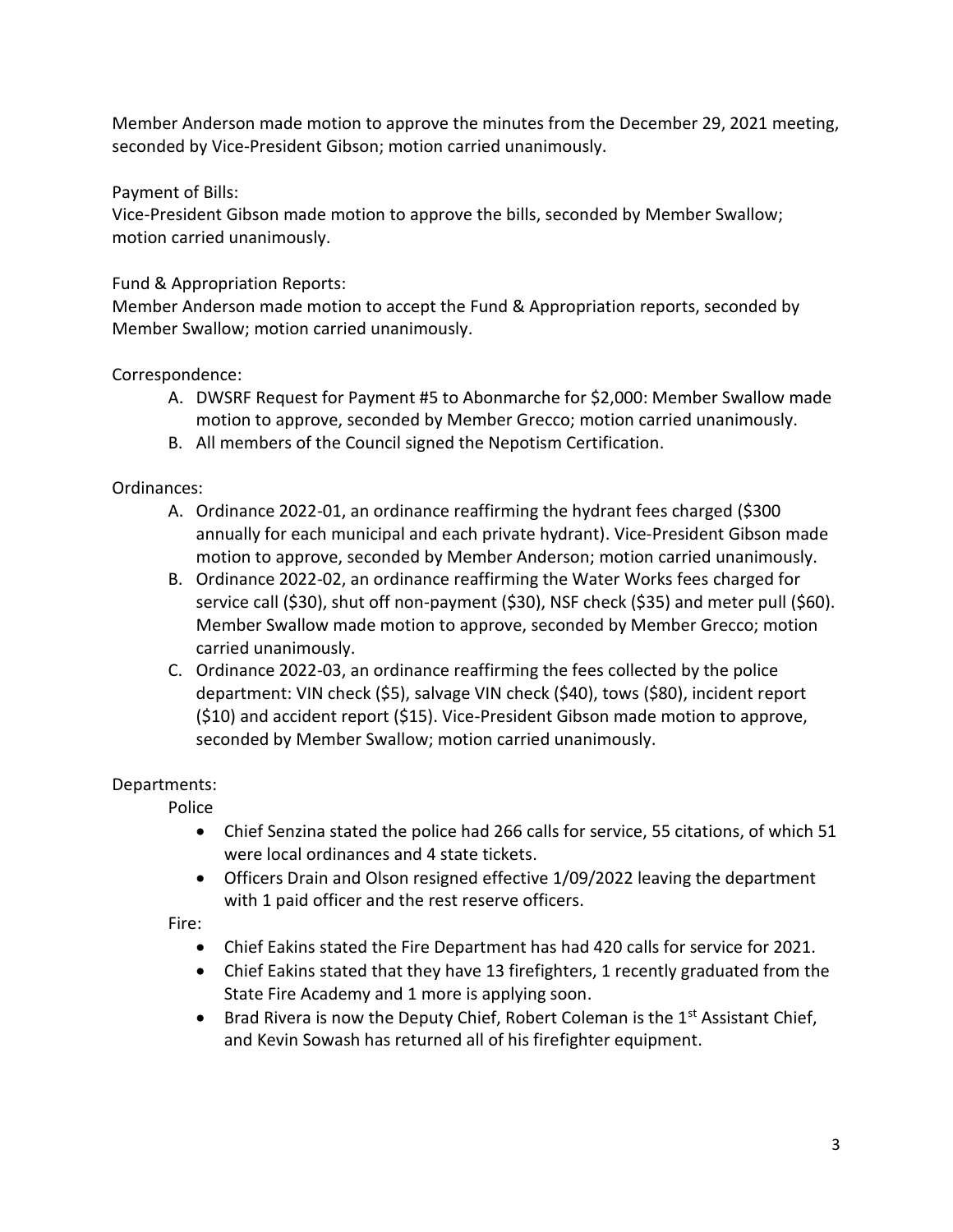Town Manager

- On Christmas Day, Town Manager was contacted by State Senator Melton that they had 4 bicycles to give away. Town Manager went with them and were able to deliver 3 bicycles. One bicycle remains to be distributed.
- Senator Melton also contacted NIPSCO to see if they could help us in replacing our stolen wood chipper.
- Need to contact OSHA and complete paperwork for the year.

Parks Board:

- No meeting was held this month due to schedule conflicts.
- February's meeting will be held on February 8<sup>th</sup>.

Plan Commission – No report

# Sewer – No report

Streets:

- Every street is 80% clear of slush and ice. Town does not typically plow on weekends or at night except for the main streets, hills, and intersections.
- White plow truck went down and is at Ebbert's waiting on parts for repair. Hoping to have it back on Friday, Ebbert's is donating a plow to us. Asked Ebbert's to look for a replacement for us for the white truck.
- Requesting permission to look for replacement for the White Town Truck. Member Swallow made motion to approve replacing the White Town Truck, seconded by Member Grecco; motion carried unanimously.
- Vice-President Gibson made motion to approve all required 2022 schooling for Alicia, seconded by Member Anderson; motion carried unanimously.

Sanitation:

• Some residents were missed last Friday and Total Disposal was out today picking up all missed residents.

Water:

- Requesting permission to purchase a 1-ton pickup for the water department as replacement for the broken down 1-ton at a price of \$29,000. Member Anderson made motion to approve, seconded by Vice-President Gibson; motion carried unanimously.
- Preconstruction meeting for the North Lake Park and Nob Hill water project has not been scheduled yet.
- The water tower is due for inspection this year. We currently have a contract with Pittsburg Tank & Tower to do the inspection.